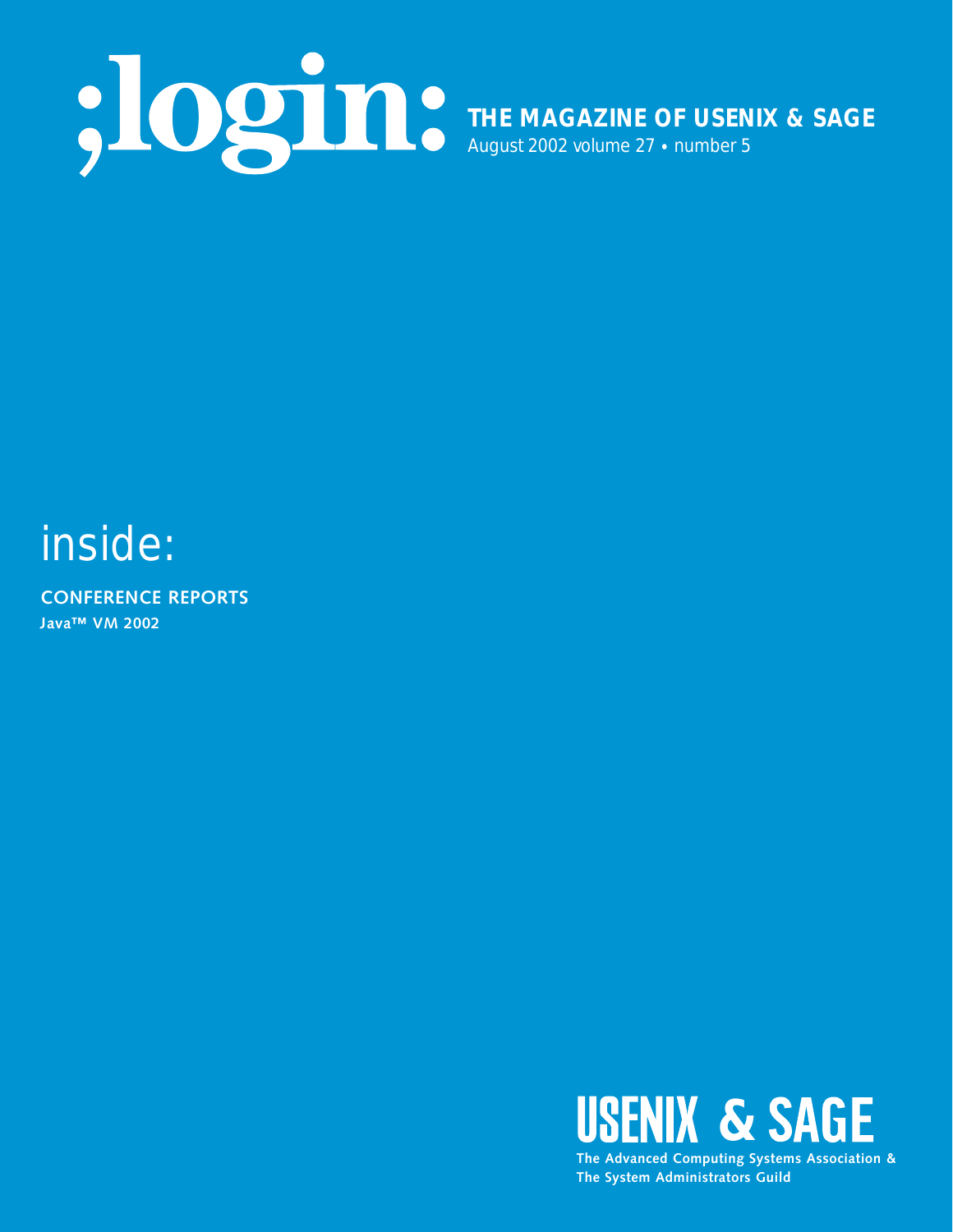# **2nd Java™ Virtual Machine Research and Technology Symposium**

# **SAN FRANCISCO, CA AUGUST 1–2, 2002**

*Summarized by Jose F. Osorio*

## **OPENING REMARKS**

JVM '02 Program Chair Sam Midkiff of IBM's T.J. Watson Research Center welcomed symposium attendees and provided an overview of the topics that were going to be presented in the intensive two-day event. These included research work in the areas of JVM memory management, advanced JVM architectures, just-in-time compilers, method inlining, realtime JVMs, embedded JVMs for portable, personal, mobile devices, and hardware-based Java machines for stack-based microprocessors.

The Best Student Paper Award went to "Supporting Binary Compatibility with Static Compilation," by Dachuan Yu, Zhong Shao, and Valery Trifonov, Yale University. The project's Web site is *<http://flint.cs.yale.edu/flint/publications/> bincomp.html*. The Best Paper Award was given to "An Empirical Study of Method In-lining for a Java Just-in-Time Compiler," by Toshio Suganama, Toshinki Yasue, and Toshio Nakatani, IBM Tokyo Research Laboratory.

**KEYNOTE ADDRESS: STOP THINKING OUTSIDE THE BOX. THERE IS NO BOX.**

#### Robert Berry, Distinguished Engineer, IBM Centre for Java Technology

"Virtual Machine technology is here to stay as a fundamental technology supporting real business computing," said Robert Berry during his remarks.

As an absolute core of much of IBM's software and hardware business, JVMs are a proven technology for real computing: they form an essential component of WebSphere's Application Server runtime environment, are integrated with the DB2 database management system, and are a key enabler for Web ser-

vices infrastructure. Proof of this is also Microsoft's .NET framework and its common language runtime (CLR) for managed code, which is a VM-based technology. Furthermore, JVMs are at the core of business computing. Java researchers are also evaluating CLR and looking into performance compared to JVMs.

Customer requirements such as viability and legacy expectation, competitive pressure such as functionality and performance, hardware evolution, technology changes, and new ideas are some of the principal motivating drivers for JVM innovation, explained Berry.

IBM's focus on innovation reflects the growing maturity of JVMs, evolving from an inward client-first, server-next focus to virtual machines in the context of middleware such as database, transaction, and applications servers.

Berry presented a history trail of IBM's innovations in such key areas as JVM architecture, just-in-time compilation, middleware, and autonomic systems.

Innovations in JVM memory allocation and garbage collection were explained. Different garbage collection strategies were compared, including mark-sweepcompact, compaction avoidance, parallel marking, parallel marking plus sweeping, and concurrent marking. The impact of full vs. incremental compaction was discussed.

In the area of JIT compilation, Berry explained method inlining and escape analysis strategies (where the detection of objects that do not survive a particular method invocation scope is done to allocate them on the stack so as to reduce heap and memory synchronization overhead).

The high-performing JVMs' need for execution of short and repetitive transactions and strict isolation requirements between transactions, plus the constraints of a 31-bit addressing mode, were key factors that led to the invention of IBM's Persistent Reusable JVMs, which reduce initializing and startup JVM overhead, are equipped with efficient garbage collectors, and support transaction isolation among multiple JVMs.

In autonomic computing, the drive to increase reliability, availability, serviceability (RAS) resulted in the creation of two well-known Java specification requests (JSRs): JSR 174 – jvmmi for monitoring, and JSR 163 – jvmsi/ti for performance.

IBM has innovated successfully with JVM for four reasons: (1) they listen to their customers (whether external or internal) and to their users; (2) they provide significant investment in research and development for key JVM infrastructures; (3) they deploy novel technology in the field and in the community early enough for experimentation; and (4) they do not give up on any ideas.

Berry explained that work and innovation is needed in various areas, including JVM footprint, very large heaps (VLH) on the order of 500GB and beyond, object pooling, object sharing, decimal arithmetic, RAS, Web services, JVM execution performance, simplification and integration of resources monitoring, control and management, and the impact on JVM technology from aspectoriented software development (the next generation of modularity beyond the object-oriented paradigm). Visit *<http://www.aosd.org>* for more information on aspect-oriented software development.

#### **ADAPTIVE GARBAGE COLLECTION FOR BAT-TERY-OPERATED ENVIRONMENTS**

G. Chen, M. Kandemir, N. Vijaykrishnan and M.J. Irwin, The Pennsylvania State University*;* M. Wolczko, Sun Microsystems

Narayanan presented an adaptive garbage collection strategy for embedded devices in which object creation and memory allocation history on a time interval is used to tune the frequency at which the garbage collector is invoked to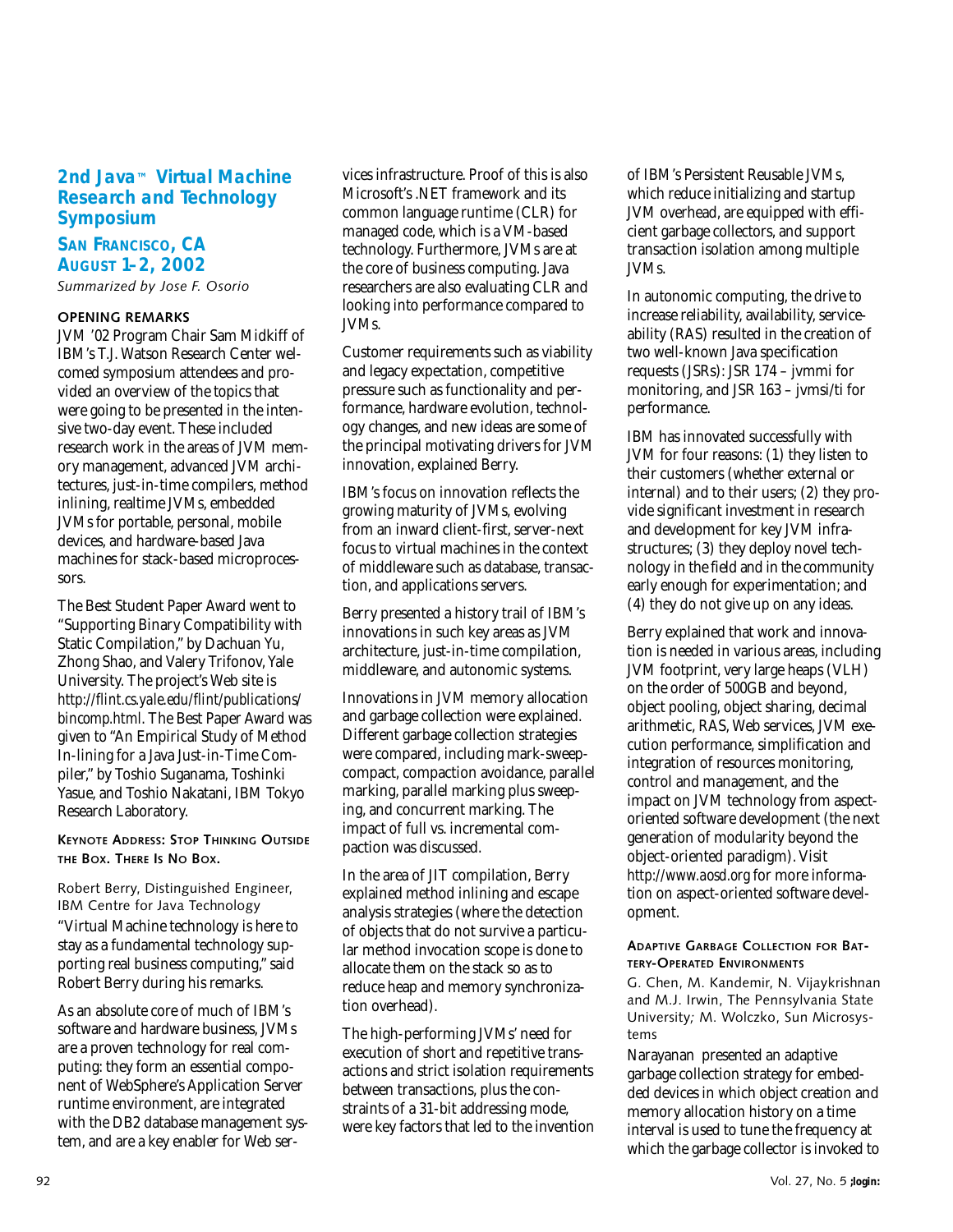reduce energy consumption from Java applications. He also showed how energy leakage is reduced by exploiting supply-gated power management mechanisms which shut down energy supply to memory banks that do not hold useful data. Using KVM – Sun Microsystems' JVM designed for embedded and battery-operated environments – and a set of nine applications typical for handheld devices, the adaptive garbage collection strategy incurred fewer performance penalties than other approaches.

#### **CONCURRENT REMEMBERED SET REFINEMENT IN GENERATIONAL GARBAGE COLLECTION**

David Detlefs and Ross Knippel, Sun Microsystems; William D. Clinger, Northeastern University; Matthias Jacob, Princeton University With generational garbage collection, garbage collection latency can be decreased, increasing throughput and reducing execution pauses. It divides the heap memory into multiple layers of allocation generations. In this strategy the youngest generation is the one most frequently collected, and a complex data structure is used to represent the generation layers as remembered sets in order to identify links from older generations to younger ones.

The refined strategy focuses on the challenge of efficiently maintaining the accuracy of remembered sets in a concurrent environment in a way that reduces the cost penalties from write/ update barriers involved in maintenance of the complex data structure and that scales well as the size of the old generation increases. The strategy uses a write barrier implementation whose cost is not significantly greater than card marking techniques.

Two remembered-set organizations were considered in the implementation of the proposed strategy: a card table augmented with a summary table, and a refined version of the first as a two-level card table (a coarse-grained summary table, and a fine-grained detail table

with a 2N ratio between each table for some large N). Two write-barrier refinement techniques were considered as well: direct refinement on one-level and two-level card tables, and log-base refinement with mutator and refinement threads.

An attendee asked why hashtables were not used in the strategy implementation. Detlefs responded that separate benchmarks had shown that their two-level card table approach is as good as hashtable direct access during scanning of the coarse-grained table.

#### **TO COLLECT OR NOT TO COLLECT? MACHINE LEARNING FOR MEMORY MAN-AGEMENT**

Eva Andreasson, BEA/Appeal Virtual Machines; Frank Hoffmann, Royal Institute of Technology; Olof Lindholm, BEA/Appeal Virtual Machines

Andreasson explained how reinforcement learning contributes to JVM autonomous decision-making to perform garbage collection. Given the elements of system environment – State, Action, Reward, new State, new Action (SARSA) – Eva explained how after an iterative and systematic process of decision-making exploration and prediction, the SARSA approach yields an optimal learning scheme for adaptive garbage collection. Benchmarks demonstrated how the RLS (reinforcement learning system)-based JVM outperformed JRockit, a conventional JVM, in a dynamic environment in which memory allocation behavior changes more rapidly.

#### **OPTIMIZING PRECISION OVERHEAD FOR X86 PROCESSORS**

Takeshi Ogasawara, Hideaki Komatsu, and Toshio Nakatani, IBM Japan

A novel approach to optimize floatingpoint operations in JVMs for x86 target processors was presented by Takeshi Ogasawara. The strategy involves tracking floating-point precision-type code blocks in a Java program, performing region analysis, and also tracking precision-aware method invocations.

By transforming the original bytecode and generating code blocks with the appropriate floating-point precision, the default precision mode can be ignored. Region analysis investigates code blocks to find strategic points where single- and double-precision mode-switch instructions can be inlined to reduce rounding and store-reloads overhead. After transformation, the just-in-time compiled code calls the native target code with the same floating-point precision type, therefore eliminating any redundant mode switches across method boundaries of precision-aware invocations.

Ogasawara emphasized that their strategy does not sacrifice strictness of floating-point precision; it actually reduces the x86-specific overhead of preserving strictness.

#### **A MODULAR AND EXTENSIBLE JVM INFRASTRUCTURE**

Patrick Doyle and Tarek S. Abdelrahman, University of Toronto

Unit and the simulation of entirelated in the simulation of the simulation of the simulation of the simulation of the simulation of the simulation of the simulation of the simulation by the simulation of the simulation of The design of Jupiter, a modular scalable JVM framework, was outlined by Patrick Doyle. The Jupiter project investigates JVM architectures for high performance on large-scale parallel systems with 128+ microprocessor clusters and facilitates research and future enhancements to their JVM. Jupiter has been constructed out of a multitude of discrete units with small and simple interfaces in a manner similar to how shells in UNIX build complex command pipelines out of discrete programs. Numerous aspects of JVM system architecture (memory allocation, metadata, method dispatching, object manipulation, call stack, bytecode interpretation, just-in-time compilation multithreading, synchronization, and many others) are covered in this paper in a clear and simple manner.

## **A LIGHTWEIGHT JAVA VIRTUAL MACHINE FOR A STACK-BASED MICROPROCESSOR** Mirko Raner, PTSC

The Symposium ended with a presentation of a hybrid implementation of a JVM. The Ignite microprocessor is a stack-based bytecode processor with a